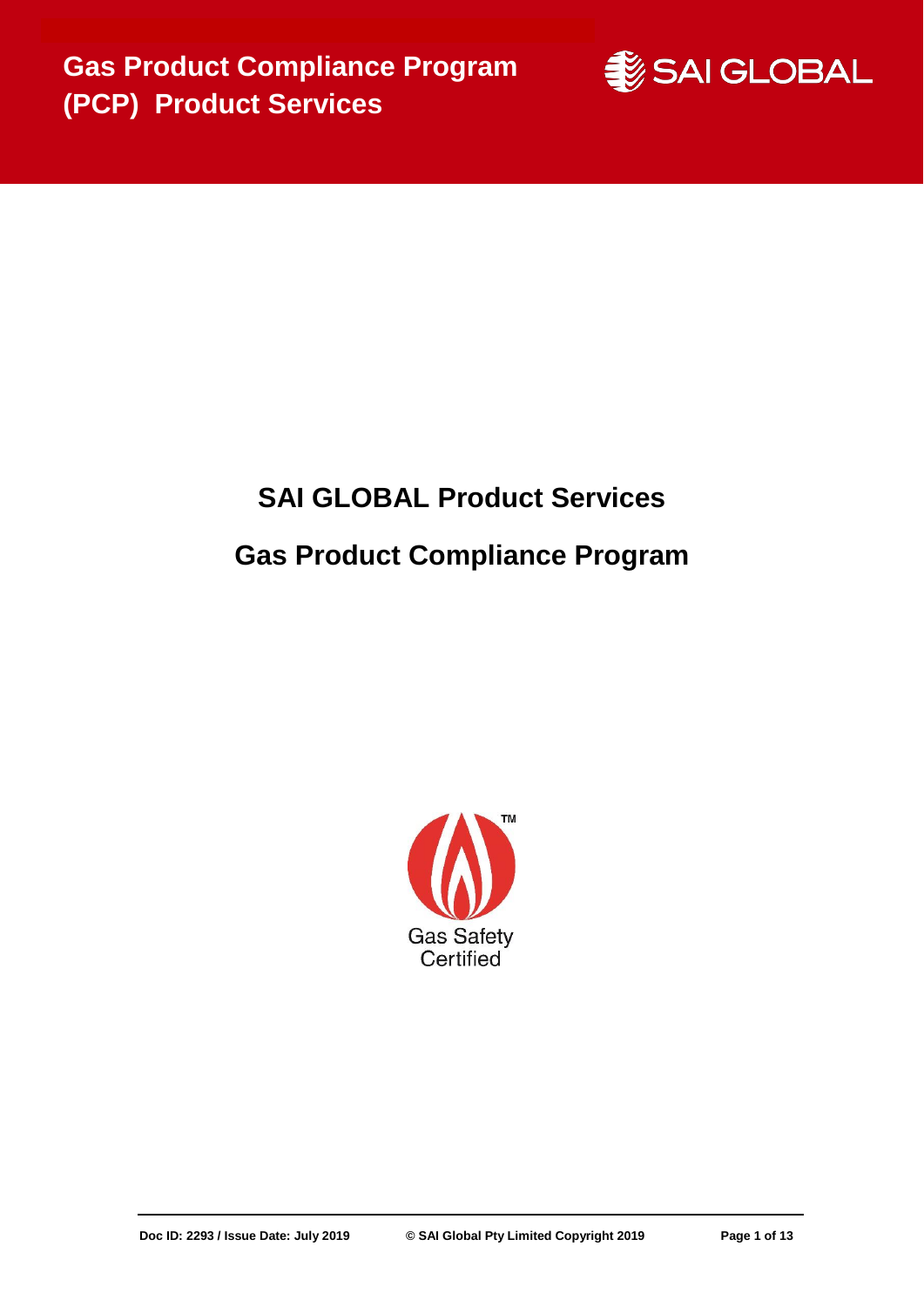# **Gas Product Compliance Program** (PCP) Product Services



## **Contents**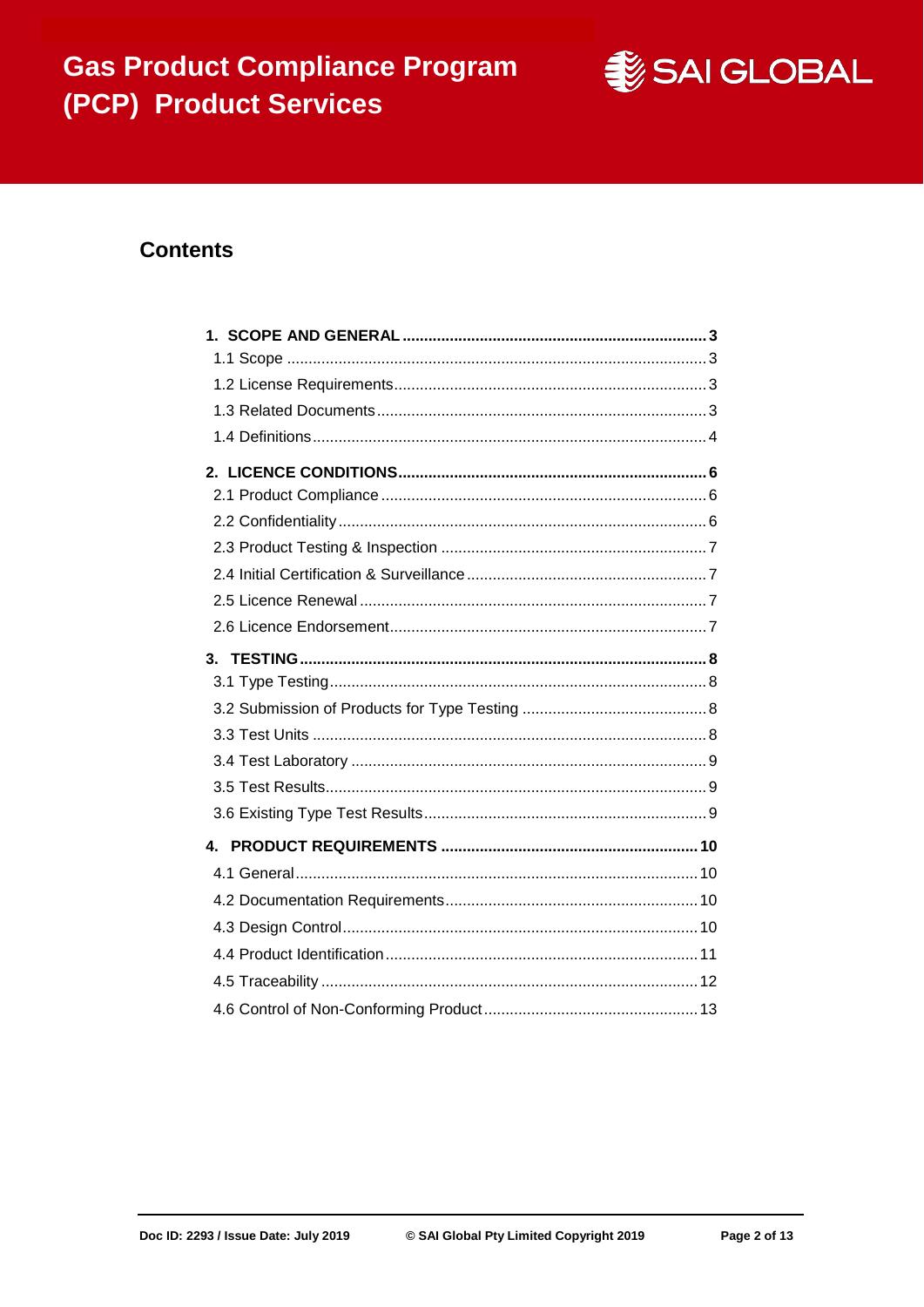

# <span id="page-2-0"></span>**1. SCOPE AND GENERAL**

## <span id="page-2-1"></span>**1.1 Scope**

This document sets out the requirements for the Product Compliance Program for Gas Appliances and Components. The scheme has been developed to meet the requirements of the Technical Regulators within Australian States and Territories and New Zealand. The Gas Product Compliance Program includes requirements for:

- Compliance of the product with an Australian Standard or other published standard as referenced in AS 3645:2017 Essential requirements or as defined by the Technical Regulator.
- Product inspections nominally once per annum unless otherwise agreed.
- Use of SAI Global's marking scheme.

This document shall be read in conjunction with the Rules Governing the Gas Appliances and Components Mark Scheme and the Terms and Conditions for Certification of Licence as amended from time to time.

Note: Applicants should also refer to the Guide to Applicants for Certification of Gas Appliances and Components.

## <span id="page-2-2"></span>**1.2 Licence Requirements**

The Licensee shall comply with this document and SAI Global Terms and Conditions for all Certified Products.

The Licensee, by applying the certification trademark to a product, warrants that the product meets all the requirements of the specified Standard(s). The Licensee shall ensure that the Gas Safety Certification Mark is applied only to conforming products. SAI Global may at its discretion vary the requirements of the Product Compliance Program at any time.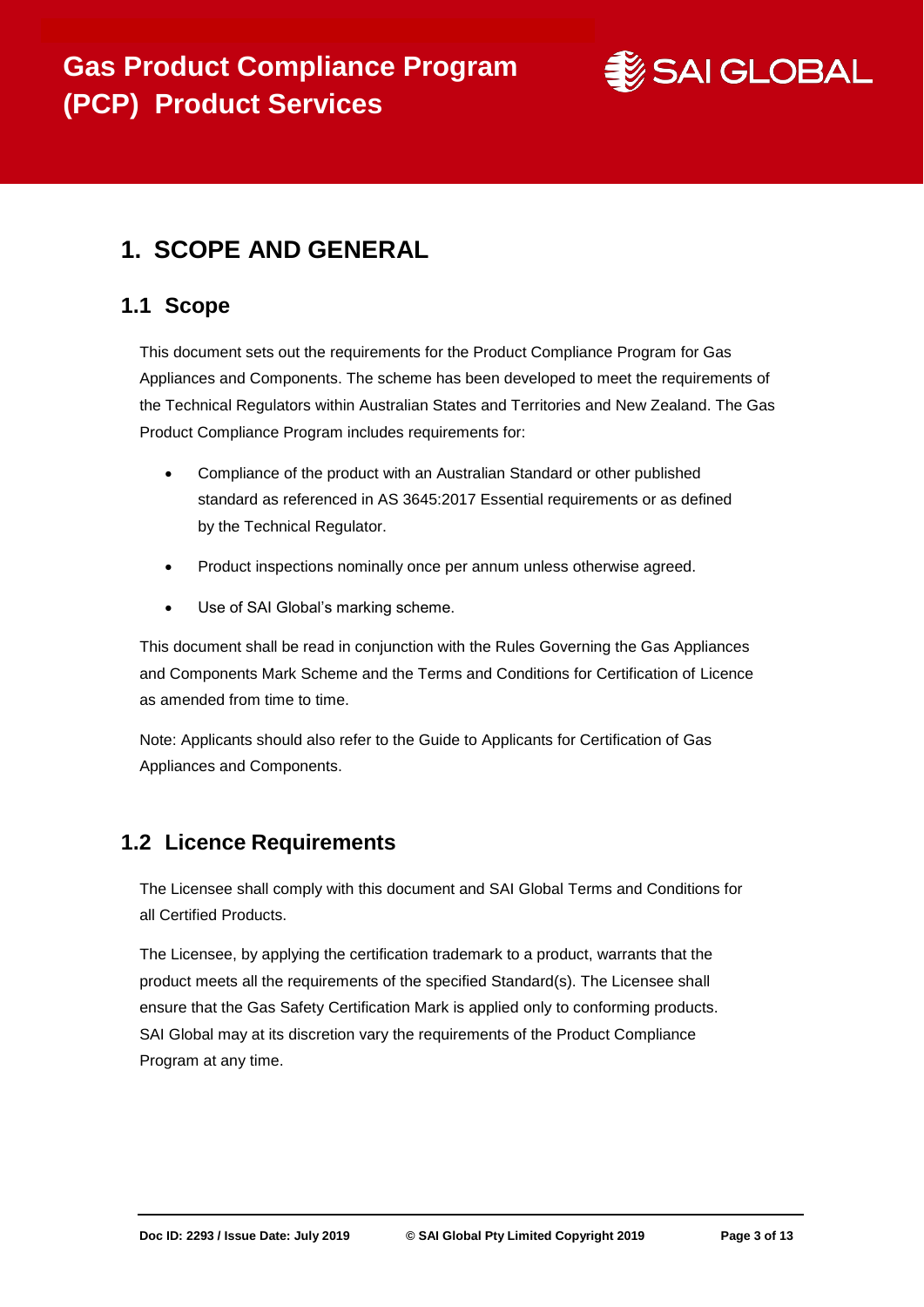

# <span id="page-3-0"></span>**1.3 Related Documents**

- ISO/IEC 17025 General requirements for the competence of testing and calibration laboratories
- ISO/IEC 17065 Conformity assessment Requirements for bodies certifying products, processes and services
- ISO/IEC 17067 Conformity assessment Fundamentals of product certification and guidelines for product certification schemes
- AS 3645:2017 Essential requirements for gas equipment
- Guide to Applicants A step-by-step guide through the Product Services process
- Guidelines for Product Services Testing
- SAI Global Terms and Conditions for Certification and Certification Mark

## <span id="page-3-1"></span>**1.4 Definitions**

For the purpose of this Product Compliance Program, the definitions in ISO 9000, AS/NZS 5601 and the following apply:

#### **Batch**

A clearly identifiable collection of units, manufactured consecutively or continuously under the same conditions.

#### **Certified Product**

Finished product for which a Licensee may apply the Gas Safety Certification Mark to demonstrate that the product conforms to the specified Standard and that the Licensee has in all other respects complied with SAI Global's Product Compliance Program. Certified Products are listed on the SAI Global website.

#### **Client**

A Licensee or applicant.

#### **Defect**

Anything that makes the Product non-compliant to the Standard.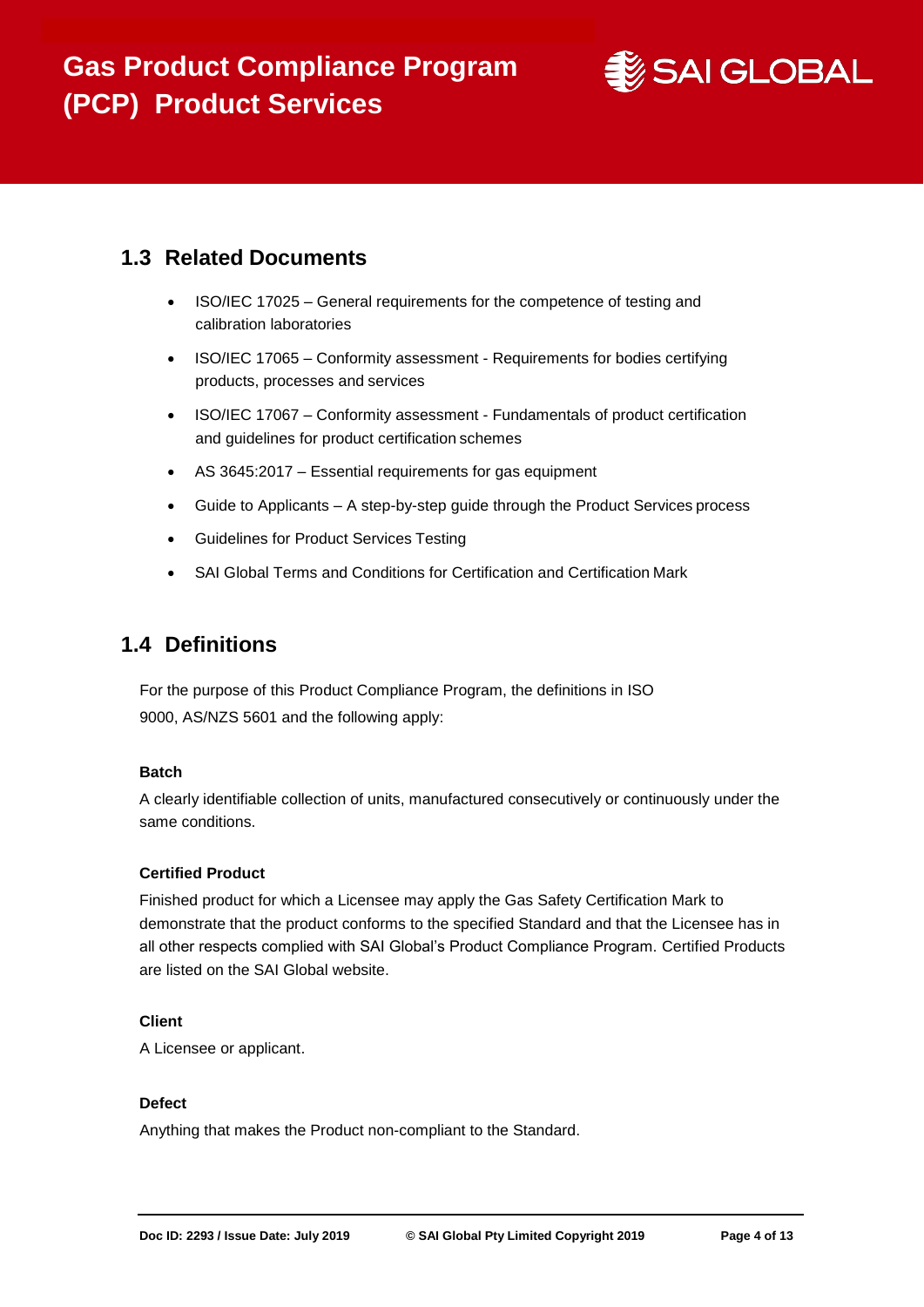# **Gas Product Compliance Program (PCP) Product Services**



#### **Design Freeze**

The point at which product development stops and design specifications do not change. After type testing and certification, none of the aspects of design, which might adversely affect compliance of the product with the standard, may be changed without the written approval of SAI Global. This applies to all components and materials.

#### **Gas Compliance Mark**

A mark which has been mandated by the Technical Regulators of Australia and New Zealand which must be applied to all certified gas appliances.

#### **Gas Safety Certification Mark**

A registered trademark of SAI Global which is used on conforming gas appliances or components.

#### **Licensee**

Organisation or individual that has been granted the right to use the registered SAI Global Gas Safety Certification Mark for particular products as a demonstration of compliance with a specified Standard.

In terms of the Gas Safety Certification program the licensee is the organisation responsible for the product in the marketplace. This may be the manufacturer of the product or the manufacturer's representative at the point of distribution.

Note: Throughout this document Licensee also refers to Gas Safety Certification licence applicants.

#### **Non-Conforming Product**

Product which does not comply with the Product Standard, or is otherwise not fit for use.

#### **Product**

Gas appliances or components subject to the application.

#### **Quality Documentation**

A documented system including specific quality practices, procedures and processes implemented and maintained by the Licensee.

#### **Standard**

Australian Standard, Specification or other published document as referenced in AS 3645:2017 Essential Requirements or as defined by the Technical Regulator.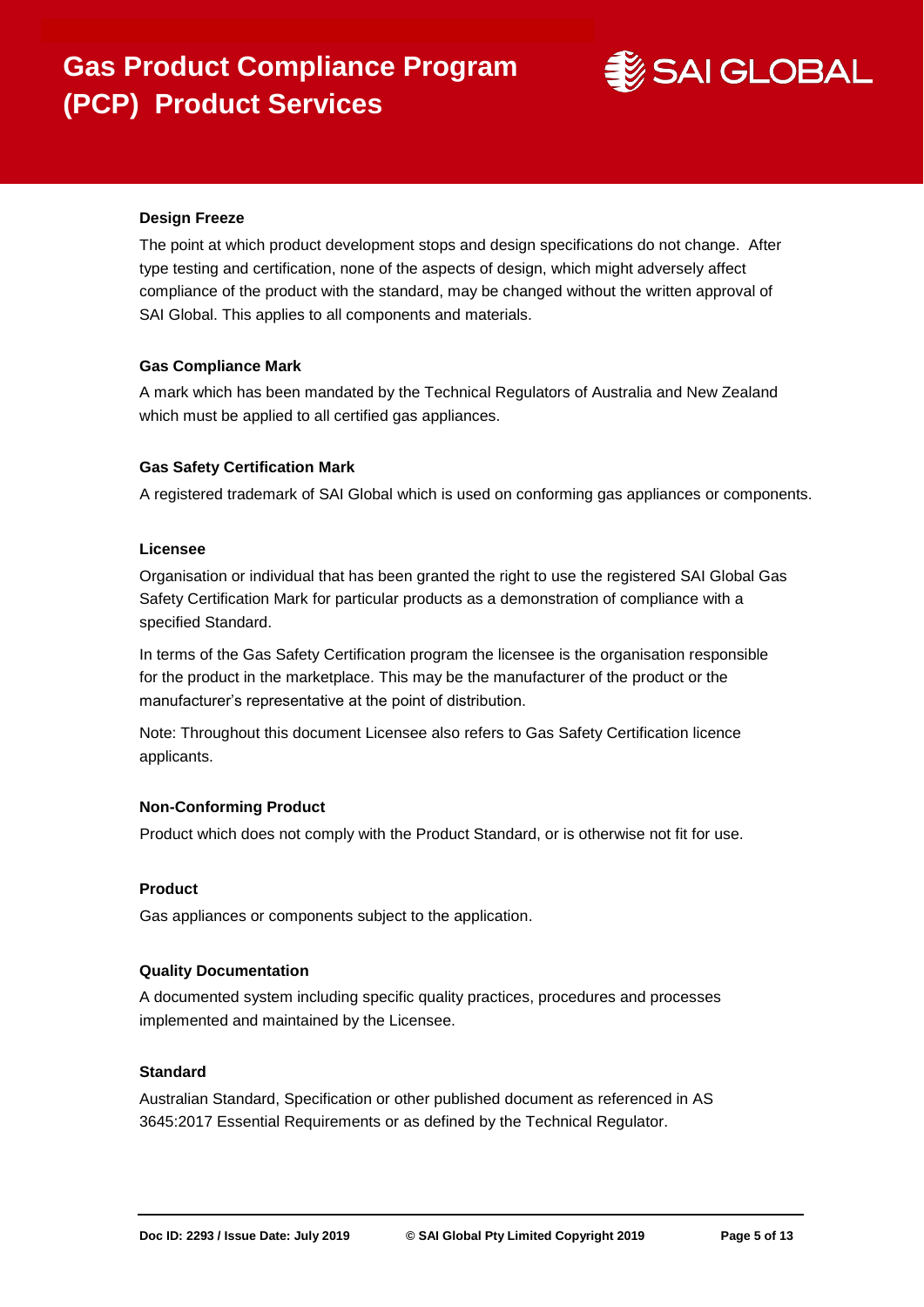# **Gas Product Compliance Program (PCP) Product Services**



#### **Technical Regulator**

The Government appointed person, body or authority that has jurisdiction over gas safety legislation (or other entity authorized by that person body or authority).

#### **Technical Specifications**

A document that provides a comprehensive detailed description of the gas equipment and includes information such as technical data, engineering drawings and component information

### **Type Test**

Test(s) defined by the relevant Standard to determine Product compliance.

# <span id="page-5-0"></span>**2. LICENCE CONDITIONS**

## <span id="page-5-1"></span>**2.1 Product Compliance**

Adequate supervision and control shall be exercised at all stages of process to ensure that the finished product, together with related marking and information, meets all the relevant requirements of the current version of the Product Standard.

All necessary action shall be taken by the licensee to ensure that the Gas Safety Certification Mark is not associated with products, which do not comply with the Standard. If a non-conforming Gas Safety Certification Marked product is identified, the licence may be suspended pending results of investigation. The full cost of such investigation shall be borne by the Licensee.

The Licensee remains responsible at all times for ensuring that Gas Safety Certification Mark is applied and remains on conforming products only.

# <span id="page-5-2"></span>**2.2 Confidentiality**

All proprietary documents, including specifications and test reports shall remain confidential between SAI Global and the Licensee unless and to the extent that:

- 1. The Licensee authorises (expressly or by implication) the release of such information to a third party, such as an agent, a test facility or a government authority;
- 2. SAI Global has been served with a subpoena, summons, notice or other legally enforceable order to disclose the information;
- 3. A relevant accreditation body seeks access to the information as party of an accreditation audit or process;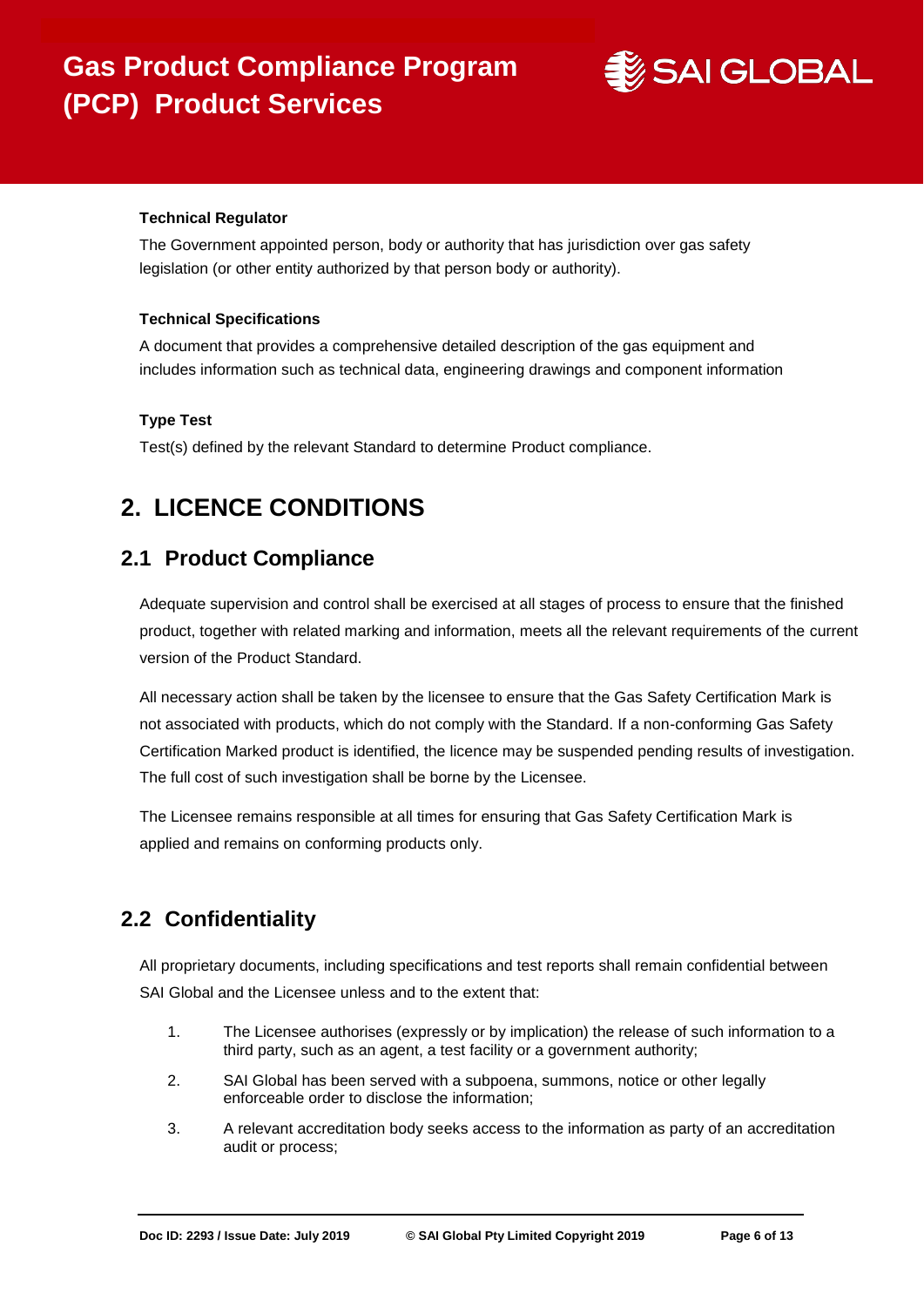

- 4. The information is in the public domain; or
- 5. A Technical Regulator seeks access to the information as part of an enquiry.

## **2.3 Product Testing & Inspection**

Product shall undergo initial Type Testing to the requirements of the relevant Standard. All contracts for product testing are between the applicant or Licensee and the laboratory.

# **2.4 Initial Certification & Surveillance**

As a condition of the Gas Product Compliance Program, a product inspection will be undertaken initially through a certification audit and on an ongoing basis after certification. The frequency of such inspections are at the discretion of SAI Global. The certification inspection is to be conducted on an offtool production sample.

The surveillance inspection will normally be undertaken annually at a mutually agreed location and costs for such inspections will be the responsibility of the licensee. SAI Global reserves the right to vary the frequency and duration of these inspections. Surveillance inspections shall include the following:

- 1. Dimensional checks of critical features of the gas equipment against the technical specifications
- 2. Review of markings and operating and installation instructions
- 3. Review of any complaints or safety related incidents associated with the gas equipment

### <span id="page-6-0"></span>**2.5 Licence Renewal**

The licence will expire 5 years from the initial certification date. The licence will be renewed subject to confirmation of ongoing compliance to the current Standard.

### **2.6 Licence Endorsement**

Modifications or additions to Products may be included in the Licence during the period of its validity. Endorsement may take the form of:

- 1. Modification to a certified item or Product.
- 2. Addition or Deletions to the list of certified items or Products.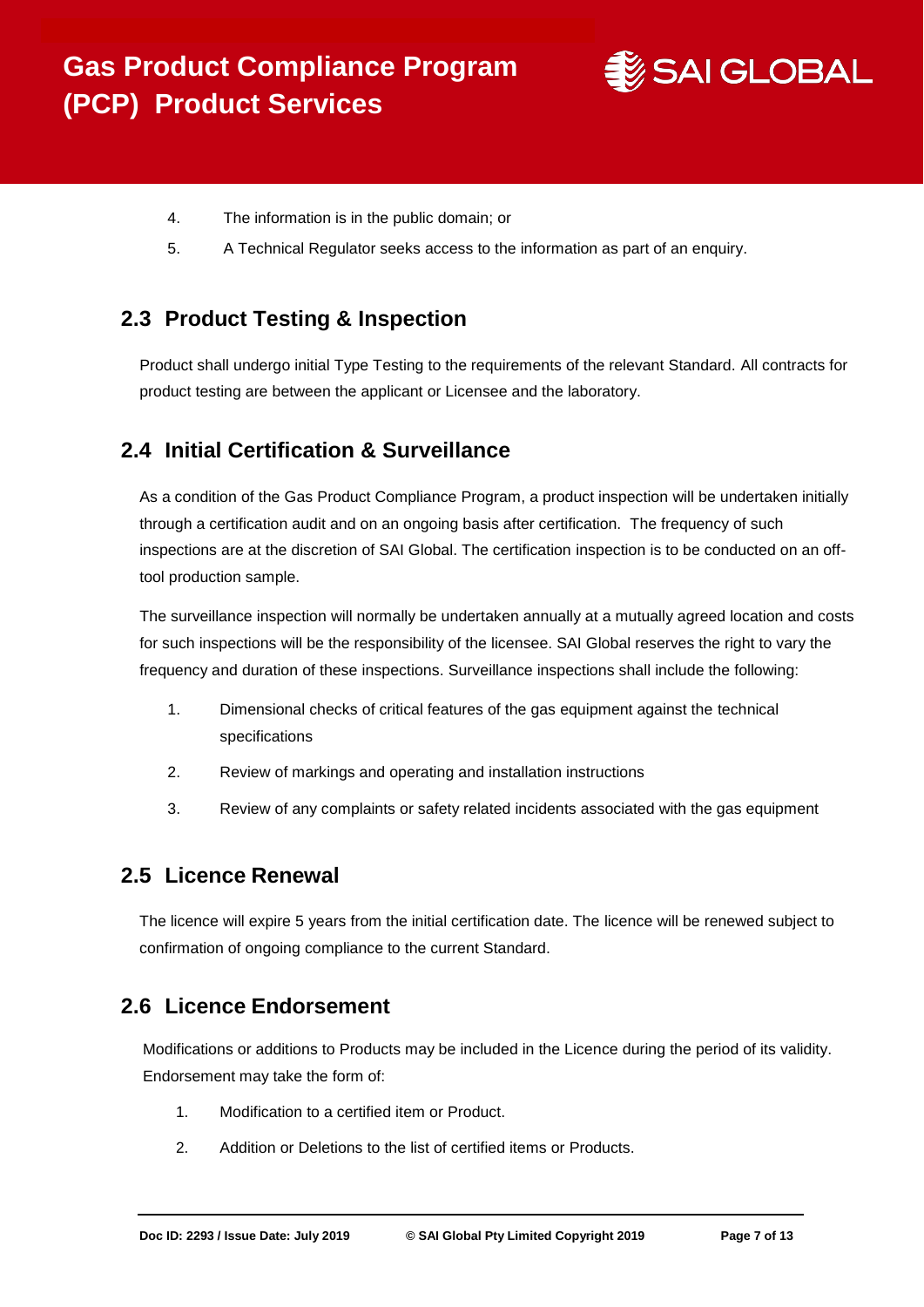

- 3. Change of brand or trade name.
- 4. Change in name or address of the Licensee.
- 5. Licence to be certified to the current version of the Product Standard.

# <span id="page-7-0"></span>**3. TESTING**

# <span id="page-7-1"></span>**3.1 Type Testing**

A type test shall be conducted when:

- 1. An applicant provides an application in respect of a Gas Safety Certification Mark licence; and
- 2. At the discretion of SAI Global when
	- i) a Certified product has undergone or may have a design change; or
	- ii) Testing of certified product indicates a failure to comply with the Standard; or
	- iii) The Licensee wishes to add another product to the licence; or
	- iv) New requirements resulting from a Changed Product Standard.

# **3.2 Submission of Products for Type Testing**

Where the product is submitted for Gas Safety Certification the following shall be provided by the client:

- 1. Full identification of the product and any accessories, including Technical Specifications
- 2. Product instructions
- 3. Artwork or samples of packaging and labelling, and
- 4. Where the product is resubmitted following a type test failure, details of the nature of the failure and the corrective action taken to enable the re-submission to pass. Retesting of failed product shall be conducted by the same test laboratory that performed the original test unless otherwise agreed by SAI Global.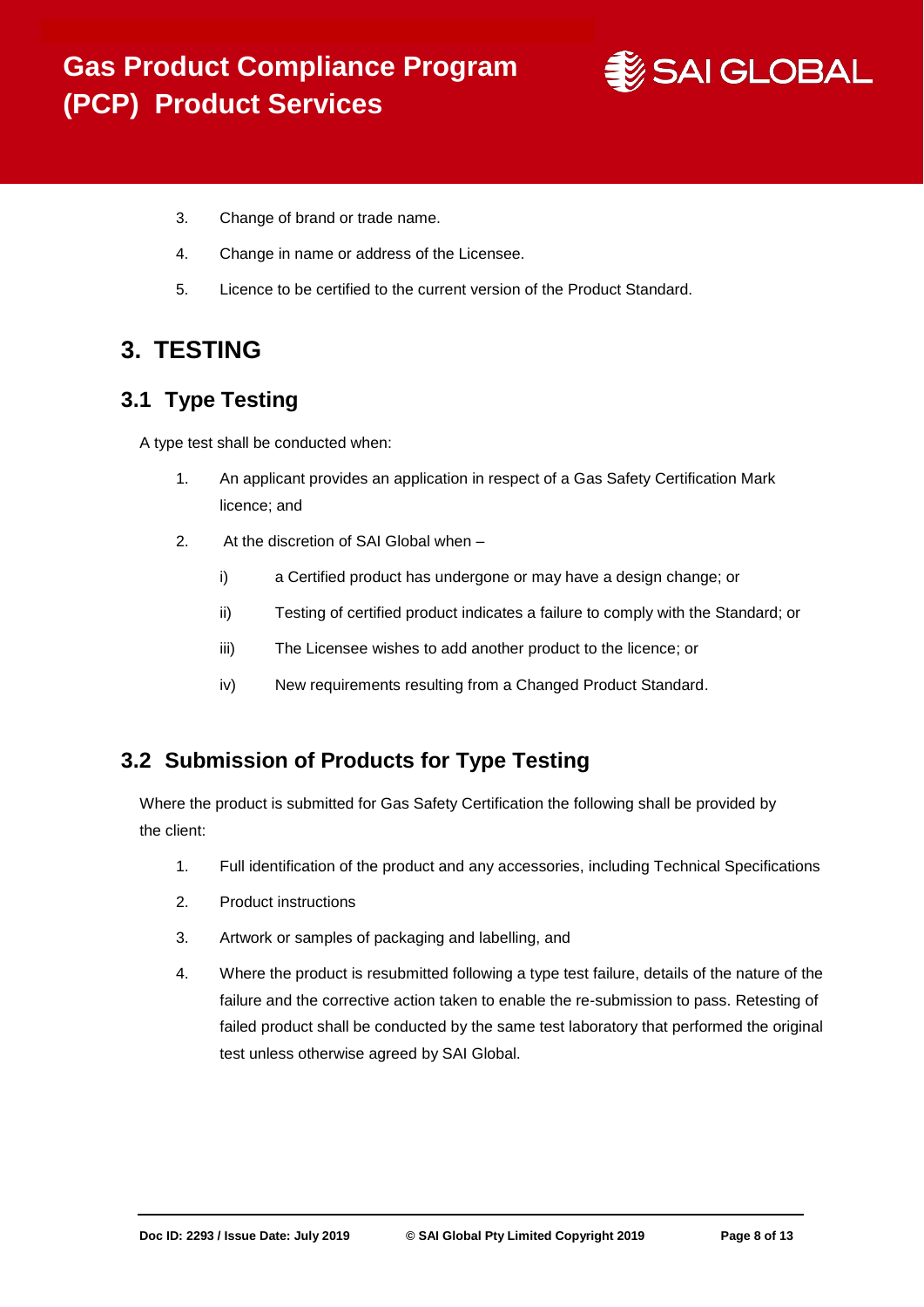

## <span id="page-8-0"></span>**3.3 Test Units**

#### **3.3.1 Condition of Products**

Test models shall be in the condition in which they are offered for sale and shall be accompanied by all relevant attachments. Applicable instructions for use, care, installation or maintenance, shall also be submitted to the test laboratory.

### **3.3.2 Test Groups**

A range of models with varying characteristics may be grouped together for type testing purposes if the models can be expected to perform similarly during testing. A test group shall only include models of the same style, type or class in terms of the Standard, which are made using the same general production methods. Type test samples shall be selected from the model in the group that can be expected to give the worst results for any given test or group of tests.

Nominations by the Licensee for test groups and worst case models shall be accompanied by supportive data in the form of calculations, test results and written explanation. The final decision on test groups and worst-case models rests with SAI Global.

## <span id="page-8-1"></span>**3.4 Test Laboratory**

All testing shall be carried out at a SAI Global accepted test laboratory. SAI Global accepts test reports from laboratories that are accredited by the national recognised body NATA and have the relevant test methods/Standards on their scope of accreditation. Laboratories who are signatories to ILAC MRA and have relevant scope may have their test reports through a separate SAI Global process.

# **3.5 Test Results**

Test reports shall comply with the requirements of ISO/IEC 17025. Test reports shall include the following information:

- 1. Full identification of the Product, including photographs.
- 2. Detailed supportive test data including test results.
- 3. Confirmation of Technical Specifications and engineering drawings
- 4. Indication of compliance or otherwise with the relevant Standard.

SAI Global reserves the right to evaluate, accept or reject the test reports based on the information provided.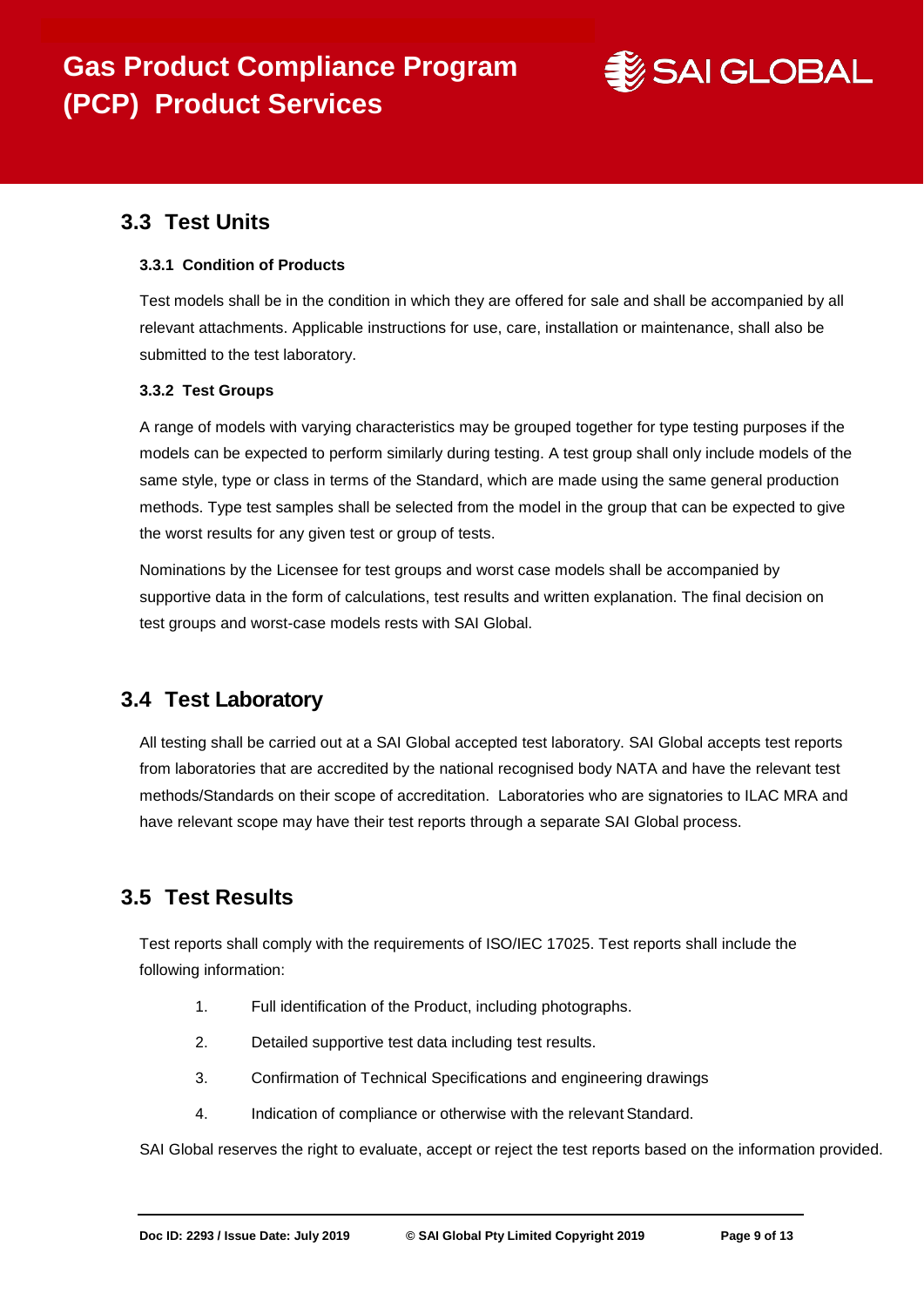

# **3.6 Existing Type Test Reports**

Where the manufacturer submits type test reports conducted prior to the application, these will be considered provided the reports are current, traceable to a production batch and meet SAI Global Guidelines for Product Certification Testing.

# <span id="page-9-0"></span>**4. PRODUCT REQUIREMENTS**

# <span id="page-9-1"></span>**4.1 General**

The organisation shall establish, document, implement and maintain a compliance system for the Certified Product as a means of ensuring that the Product consistently conforms to the relevant Standard.

# <span id="page-9-2"></span>**4.2 Documentation requirements**

Documents required by the Quality System shall be controlled. The required documents include:

- 1. Technical Specifications with validity dates or revisions numbers
- 2. Engineering and assembly drawings
- 3. Type Test Reports
- 4. Where a product utilizes components which are certified, copies of the current certification
- 5. Records of any non-conforming products or product recalls

# **4.3 Design Control**

### **4.3.1 Design Freeze**

On successful completion of type testing, the design of all major and critical components and materials in the product and manufacturing, assembly processes shall be documented and frozen. The design freeze shall include labelling, packaging and instructions for use, care, installation and maintenance as applicable.

Note: The design freeze does not include minor changes that do not affect compliance of the product with the Standard. If in doubt, the Licensee should submit details of the proposed changes to SAI Global for consideration.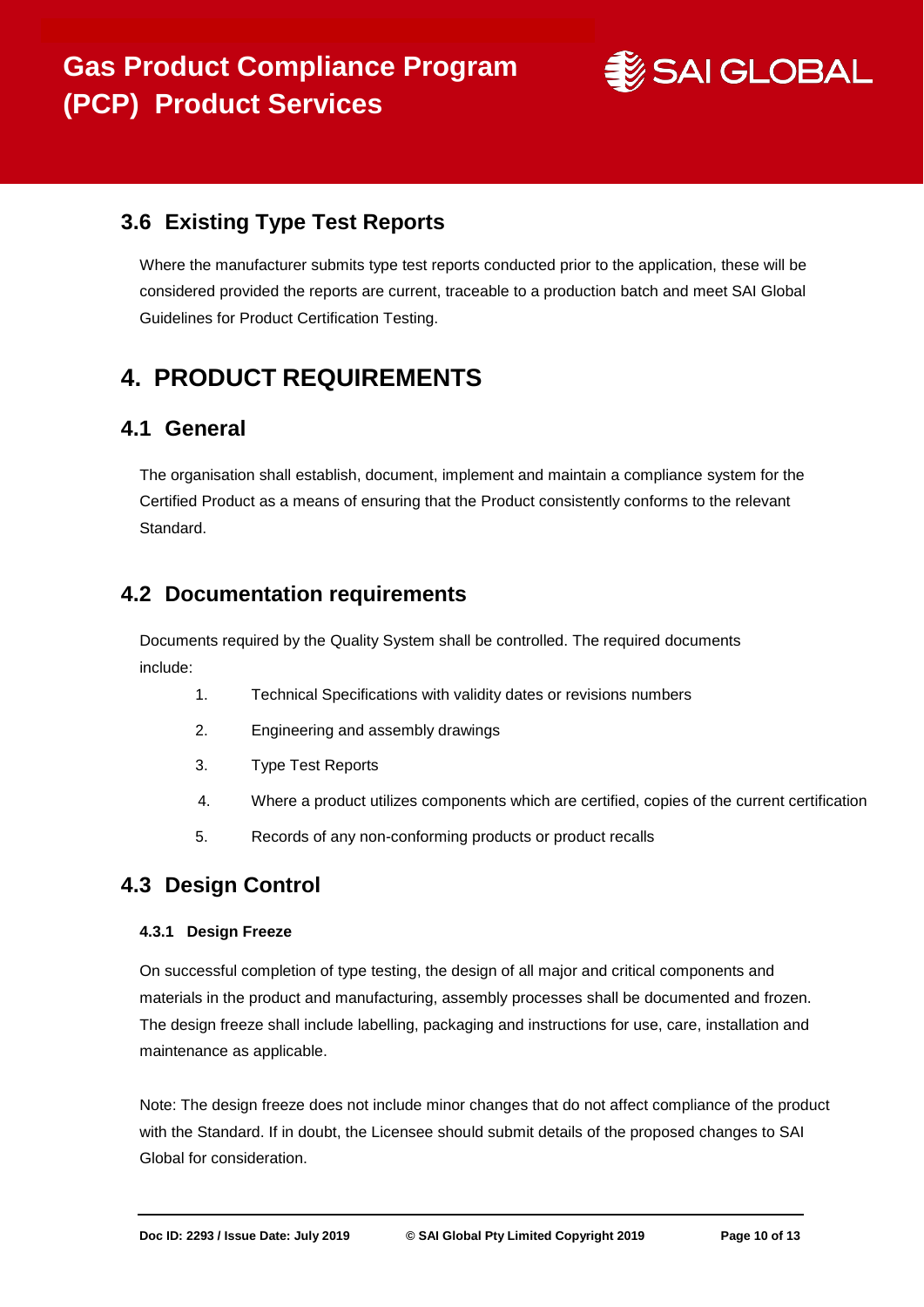

#### **4.3.2 Changes to the Product Standard**

When a Standard is amended or reissued, there will be a nominal 24 month transition period from the date of the Standard release for the Licensee to upgrade and certified products to the new requirements.

In the case of the release of a Technical Bulletin by the GTRC, the transition time identified in the Technical Bulletin will be applied.

After the transition period the Licensee shall not apply the Gas Safety Certification Mark to any product covered by the Licence until compliance of the product with the revised Standard has been verified by SAI Global.

#### **4.3.3 Control of design and development changes**

SAI Global shall be notified of any proposed changes, which could affect product compliance with the Standard, and such changes shall not be implemented without written authorisation from SAI Global.

### **4.4 Product Identification**

#### **4.4.1 Gas Safety Certification Mark & Gas Compliance Mark**

For appliances the SAI Global Gas Safety Certification Mark and national Gas Compliance Mark (GCM) are the means of identifying Certified Product. Gas components are not required to display the GCM and for components, where it is not practical to apply the Gas Safety Certification Mark to the product, an alternative may be approved by SAI Global. Requests for any exception must be submitted in writing by the Licensee.

#### **4.4.2 Approval of the manner in which the Gas Safety Certification Mark is used**

The Gas Safety Certification Mark shall only be used in a manner, which has been approved in writing by SAI Global. The Licensee shall gain approval from SAI Global for:

- 1. The form and manner in which the Gas Safety Certification Mark is used on the product;
- 2. The form, manner and context in which the Gas Safety Certification Mark is used on promotional material, packaging, swing tags, informative labelling or instructions for use; and
- 3. Proposed references in any form to the Gas Safety Certification Mark Licence number or to certification by SAI Global.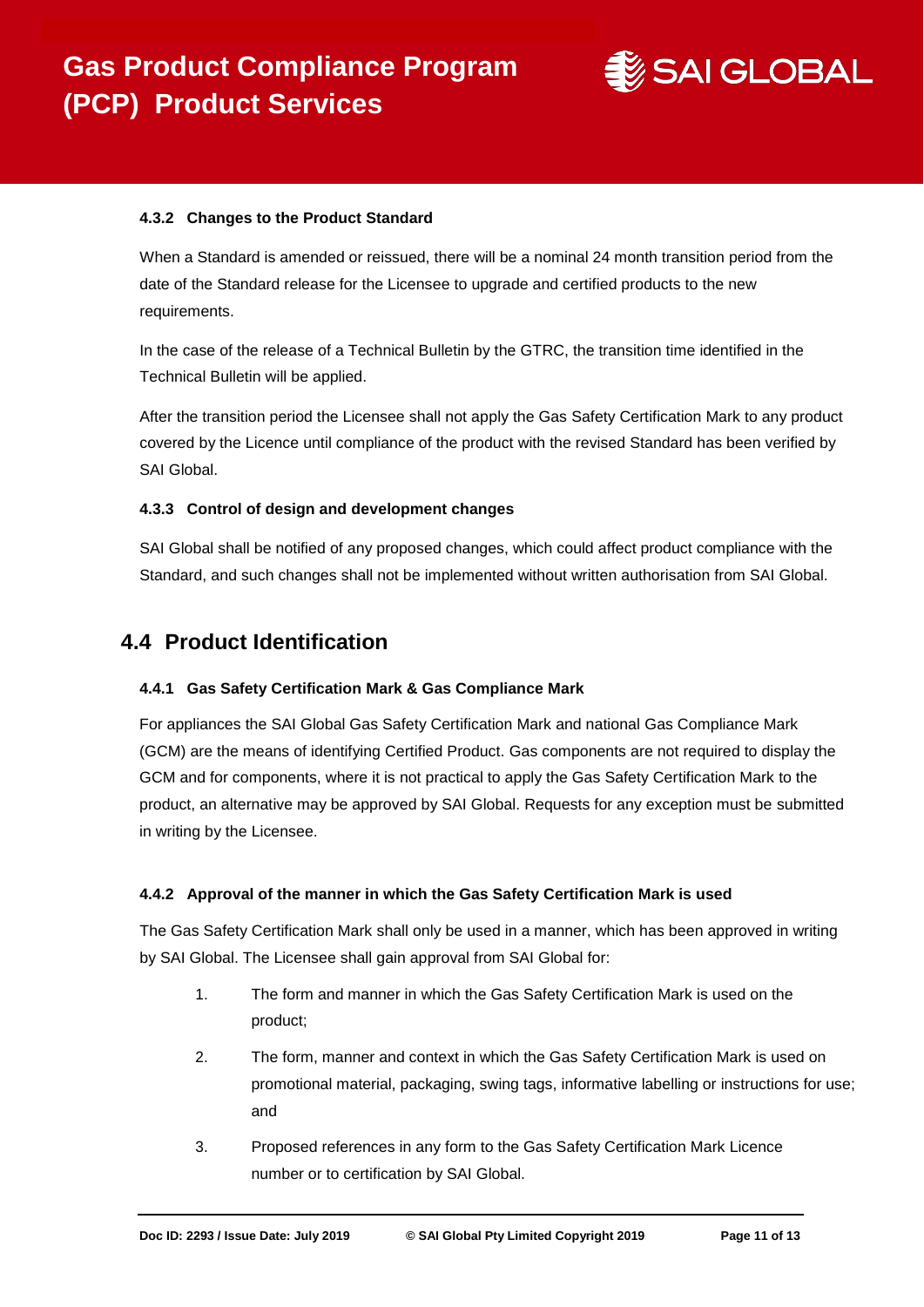

#### **4.4.3 Extent of marking**

The Licensee shall apply the Gas Safety Marks only to products which:

- 1. Are of the type and size specifically approved for the licence
- 2. The licensee warrants comply in all respects with the relevant Standard and are manufactured in accordance with this Product Compliance Program

#### **4.4.4 Manner of application**

The Gas Safety Certification Mark shall be applied in a manner that is permanent or tamper-

evident using one or more of the following methods:

- 1. Incorporation into the Licensee's label, wherever possible with a date code
- 2. Directly onto the product casting, moulding, stamping, etching, etc, together wherever possible with a date code

#### **4.4.5 Quality of Marking**

Where required marking including the Gas Safety Certification Mark is applied by stamping,

etching, printing, casting, moulding or other means directly onto the product, the resulting

impression shall be examined at regular intervals and corrective action instigated when the

visual marking quality shows signs of deterioration.

#### **4.4.6 Gas Compliance Mark**

The Gas Compliance Mark must be applied to the appliance data plate or as a separate marking which is displayed adjacent to the Gas Safety Certification Mark. The GCM is a common mark required for all Australian and New Zealand products. The Technical Regulators have mandated its use and appearance. A Gas Compliance Mark Style guide has been issued by the Department of Commerce in WA. SAI Global shall provide details of the mark to all applicants.

### **4.5 Traceability**

The Licensee shall ensure that finished Gas Safety certified product is traceable to the production date of certification award and its corresponding design freeze. As a minimum, Gas Safety Certification Mark product shall at least maintain traceability on primary packaging.